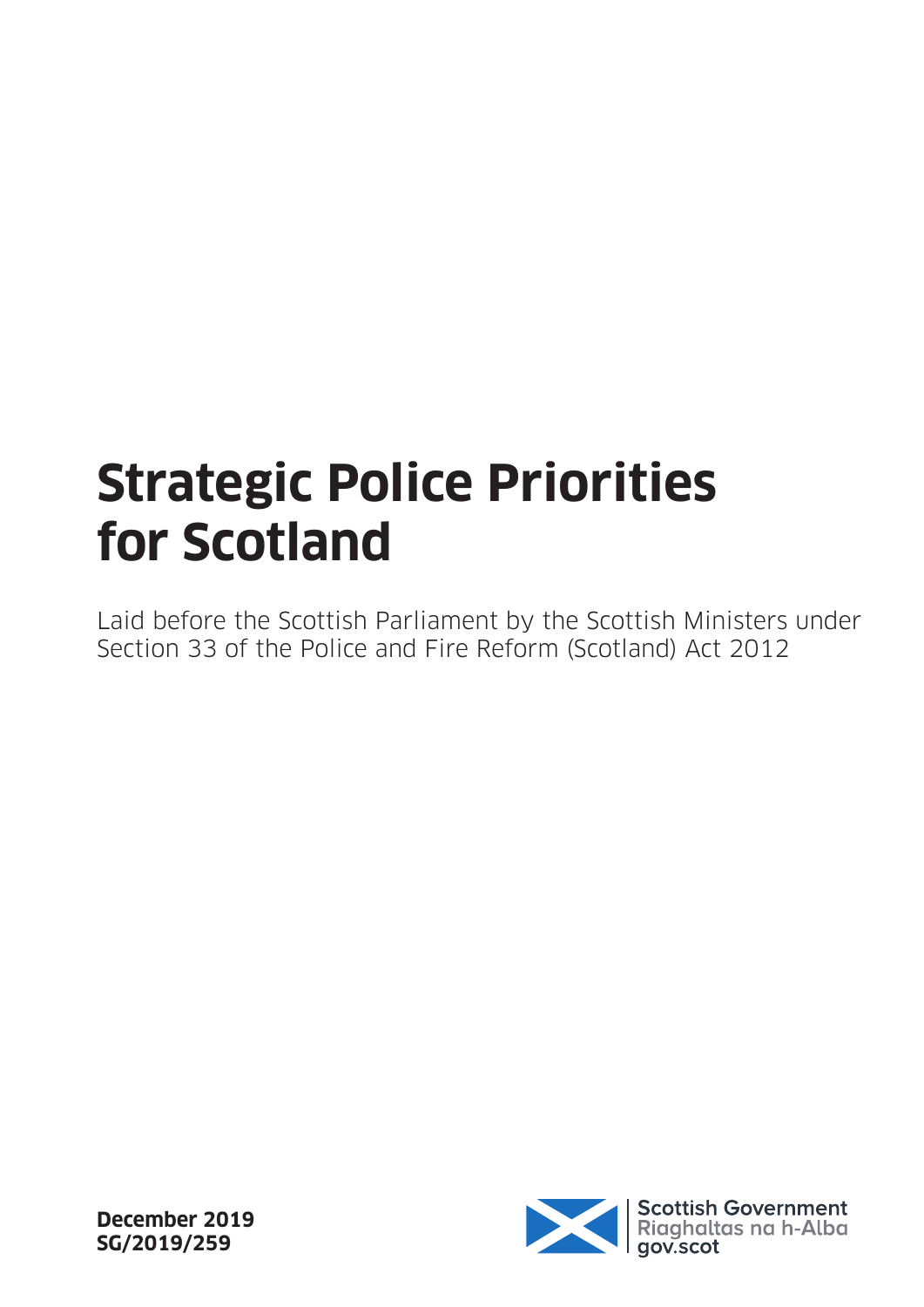We committed within the 2018-19 Programme for Government to review the Strategic Police Priorities (SPPs) this year, following a 3 year period in which the policing system has continued to develop, and the leadership and governance at the Scottish Police Authority (SPA) and Police Scotland has been strengthened.

The Police and Fire Reform (Scotland) Act 2012 enables Scottish Ministers to set the Strategic Police Priorities, providing high-level direction for the Scottish Police Authority and Police Scotland. They connect with the Act's statutory policing principles that 'the main purpose of policing is to improve the safety and wellbeing of persons, localities and communities in Scotland'. This review of the SPPs will help to ensure that the policing planning system is responsive to emerging threats and the changing needs of individuals and our communities, as well as reflecting progress in operational delivery and ongoing transformation of the service.

These revised Strategic Police Priorities have been developed following a public consultation, and an associated programme of engagement with partners across Scotland. The SPA and Police Scotland will use these SPPs to inform both the Strategic and Annual Police Plans, which will include putting in place objectives for the police service and the activities which will deliver them.

We expect that these priorities will remain in place for a period of 6 years, with a plan to consult the SPA, Police Scotland and local authorities, who are the key partners specified within the Act, at the mid-point of 3 years. This will help us to consider whether the SPPs still remain relevant and appropriate.

The new revised SPPs are as follows:

**Crime and Security –** prioritises prevention, detection, investigation, equality and human rights to support positive criminal justice outcomes; responds to threats, and maintains public order, both locally and nationally.

**Confidence –** continues to inspire public trust by being ethical, open and transparent; maintains relationships and engages with local communities, to build a positive reputation at a local, national and international level.

**Partnerships –** works collaboratively to keep communities safe, sharing a collective responsibility to deliver preventative services that improve outcomes for individuals, increase resilience and address vulnerability.

**Sustainability –** adapts resources and plans for both current and future social, economic and financial circumstances, considering the environmental impact of policing and its operations.

**People –** values, supports, engages and empowers a diverse workforce to lead and deliver high quality services, with a focus on workforce development and overall wellbeing.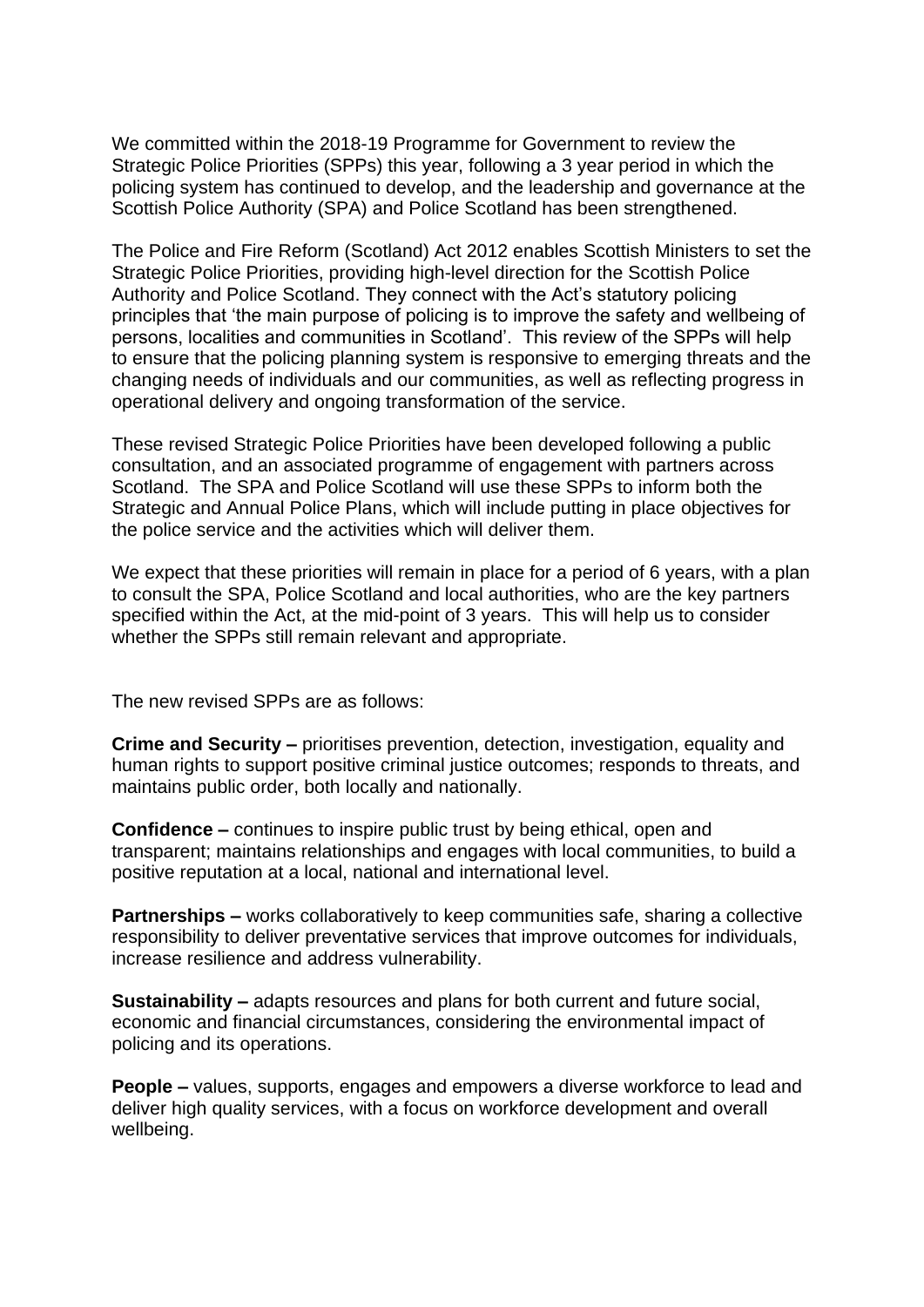**Evidence –** uses evidence to innovate and develop services which address the current and emerging needs of individuals and local communities, and ensure that resources, capacity and skills are in the right place to deliver outcomes.

For further information please contact:

Police Division Scottish Government 1st Floor Rear St Andrew's House Regent Road **Edinburgh** EH<sub>1</sub> 3DG